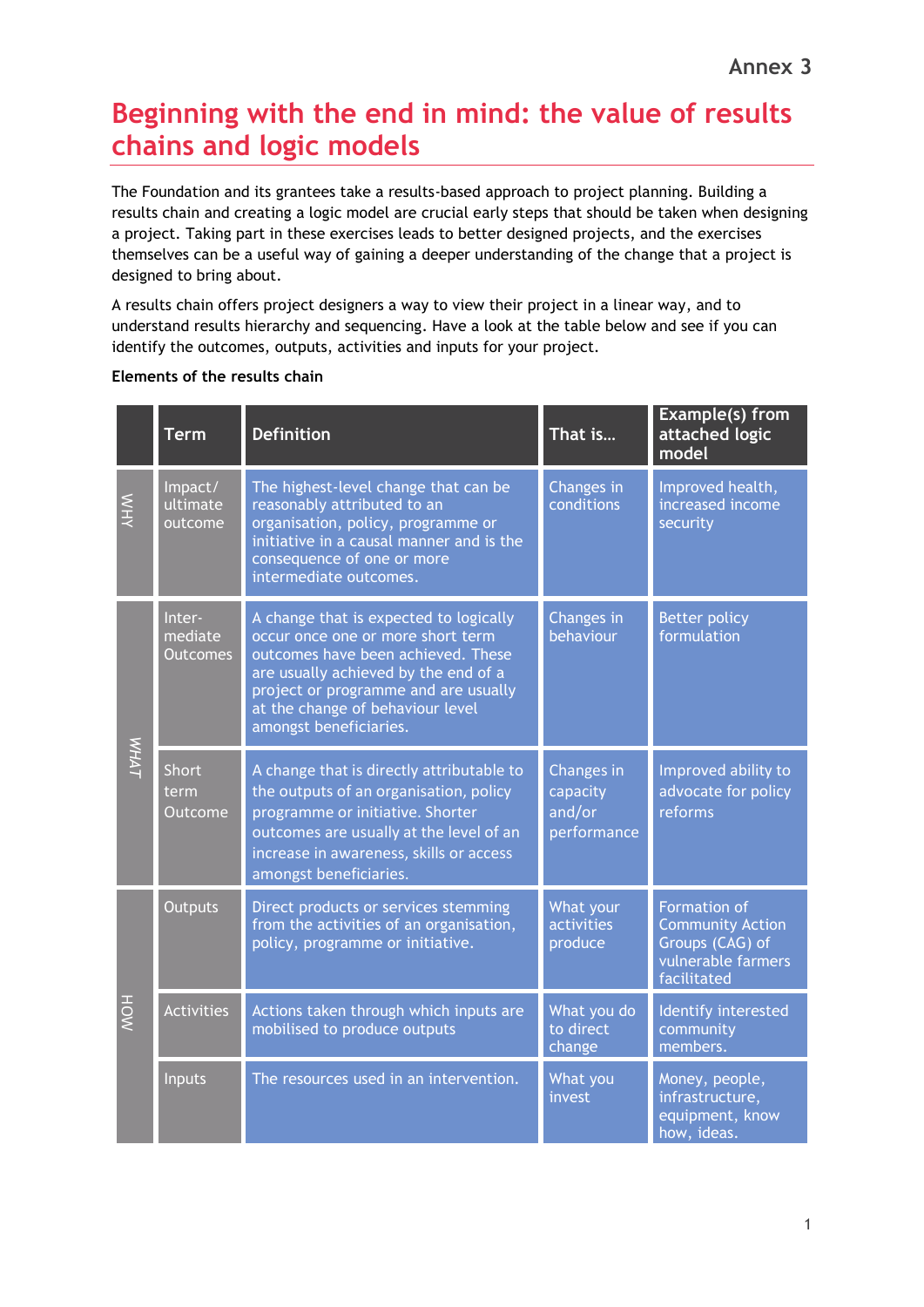## **The logic of Logic Models**

The results chain is a relatively simple linear picture of a programme or project. A fuller and more nuanced representation can be developed with the use of a logic model, which provides the opportunity to explore and present the specific relationships between the changes you aim to influence and the means of achieving that influence. The logic model builds on the elements outlined in a results chain and shows the logical relationship between activities, outputs and outcomes.

A logic model can serve as a road map that visually shows what causes what, and in what order. This is sometimes described as your project's theory of change. A sample logic model from a current grant project is shown below. We ask for grant applicants to submit a logic model as a part of their application so that we can get a good sense of what the project is aiming to achieve, and more importantly, how and why the project will succeed.